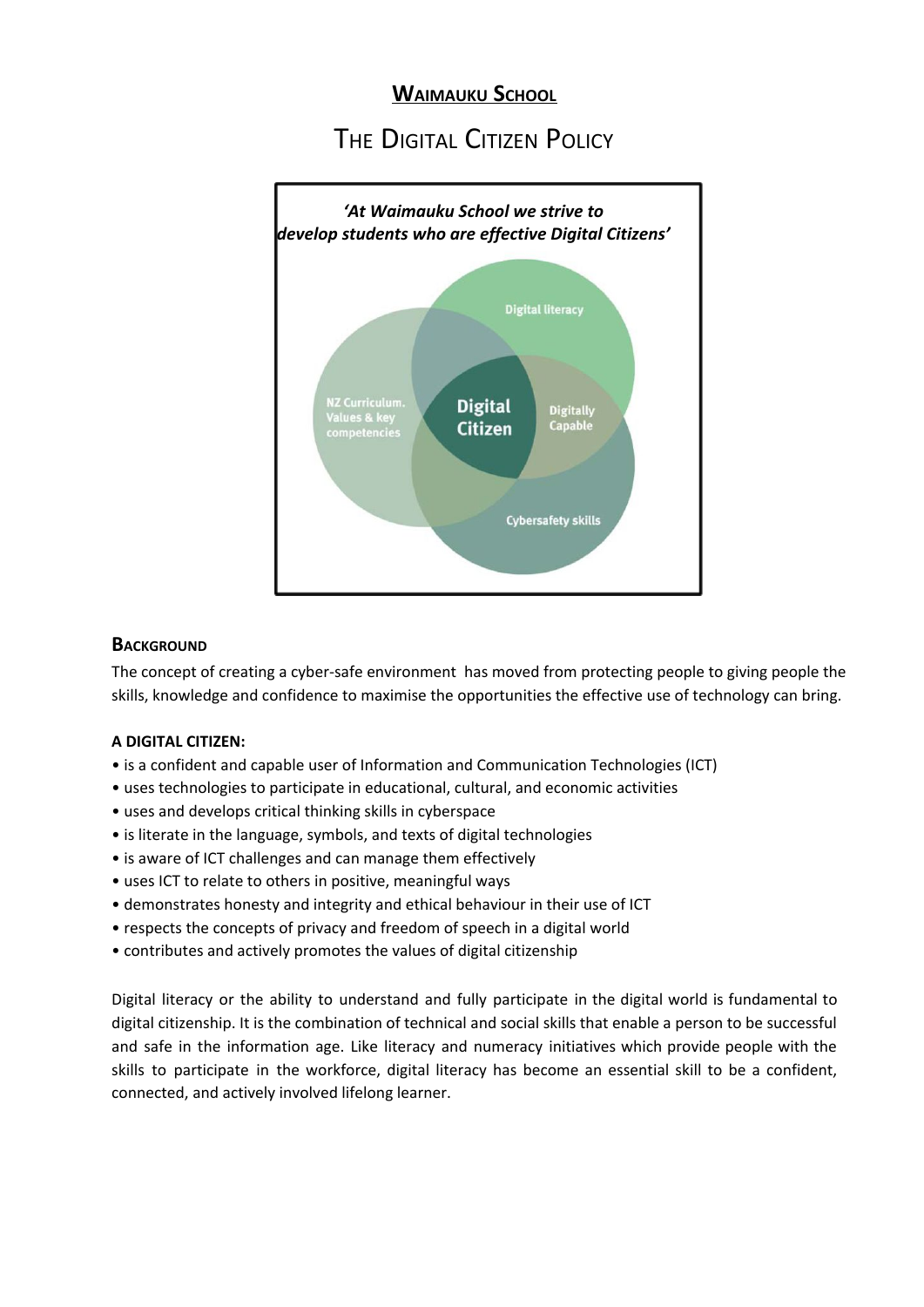## **RATIONALE**

Providing the framework for safe access to the communication technologies, such as the Internet, computers and mobile devices for all users, both staff and children is fundamental to our school.

### **PURPOSE**

- 1. To provide Internet access, so all staff and students can become effective digital citizens.
- 2. To understand that the use of the Internet facilities at this school is strictly for educational purposes. This includes personal use and use for professional development of staff.

## **GUIDELINES**

#### **A STUDENT USE OF THE INTERNET**:

- 1 All students must sign the Student Cybersafety and Internet Use Agreement **AND** have the signed permission of a parent/caregiver before using the Internet at school. This document will be signed at time of enrolment and entered onto the school's database and originals are filed and kept in the office with enrolment records.
- 2 Classroom teachers unsure if a 'Cybersafety and Internet Use Agreement' has been signed are responsible for checking with the office staff to see if one has. If not, then these students are not permitted to use the Internet until an agreement is in place.
- 3 The Internet Safety Guidelines will be displayed near all computers that children have access to. They are as follows:

Never give out your surname, address, phone numbers or passwords to anyone. Search using suitable and sensible keywords Turn off the screen and tell a teacher if a 'NO'\* picture or website appears. Check with a teacher before downloading anything. If in doubt ask a teacher.

- 4 There will be restrictions on when students are able to use the Internet for learning (an automatic timer will disable students wireless Internet outside school hours).
- 5 Consequences for failure to follow these rules will result in disciplinary action, which can lead to the removal of Internet and computer privileges for up to 10 weeks. Serious breaches or continual failure to follow guidelines may result in serious disciplinary action.

\* A 'NO' picture or website is one that includes content that makes a child feel uncomfortable. These may include material of a pornographic nature or explicit violence etc.

#### **B STAFF USE OF THE INTERNET**:

- 1 Training for staff who wish to use these facilities is available through the ICT Coordinators and/or the Principal and is **essential** for the safety and protection of staff, students, and equipment.
- 2 All staff members must sign a copy of this School Cybersafety and Internet Use Agreement before using the Internet themselves, indicating they are aware of the details of this Policy. This documentation will be kept on file by the school.
- 3 Staff will have individual Internet E-mail accounts.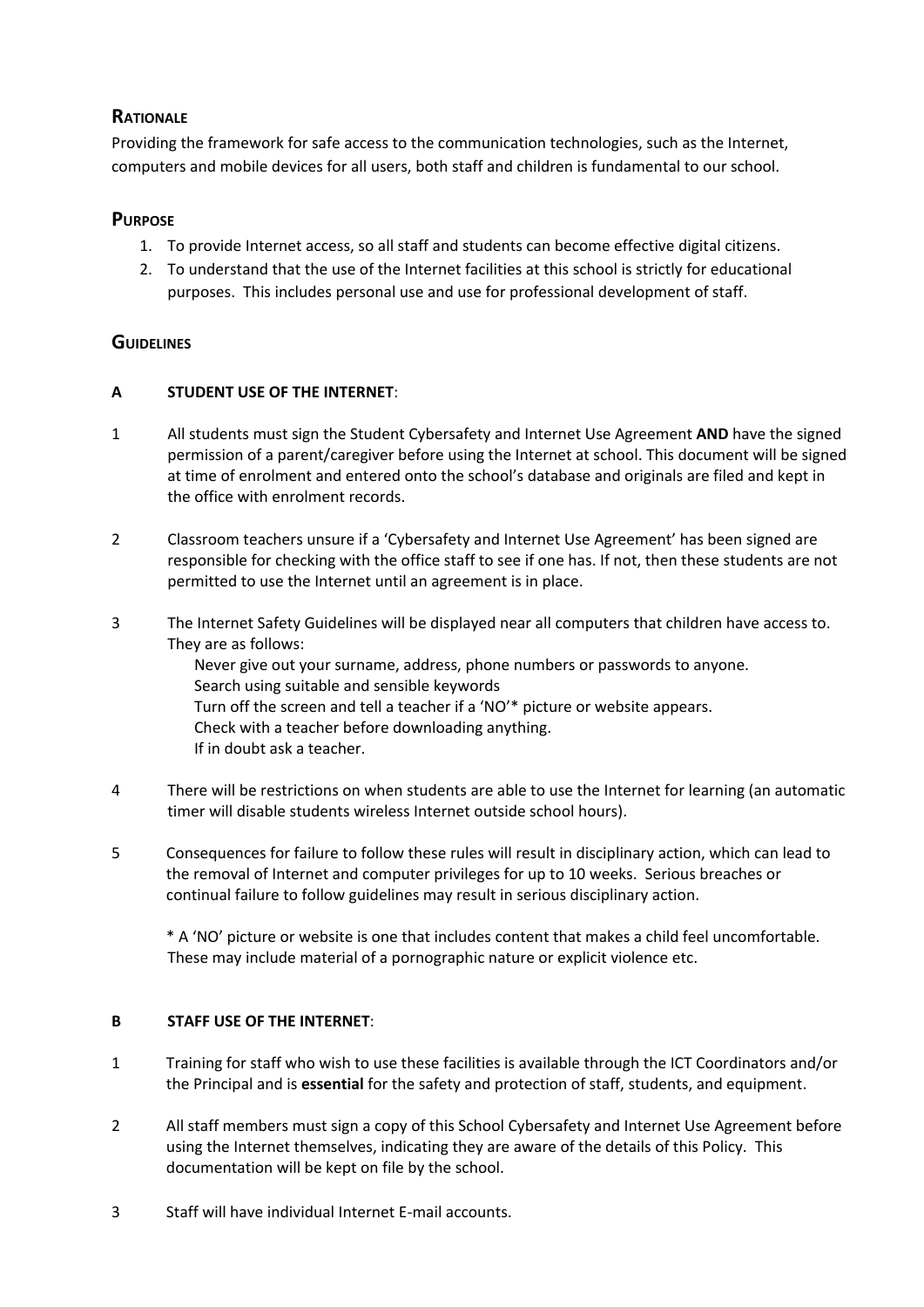- 4 In consultation with the ICT Coordinators and/or the Principal, staff can request websites to be 'unblocked' for educational purposes.
- 5 Standards of Conduct the Internet should only be used as part of the normal execution of teacher's responsibilities and should be used in a manner that is consistent with the employer's standards of conduct.
- 6 Protocols information communicated via the Internet should be subject to the same protocols and publication standards as traditional means of communication.
- 7 Monitoring Rights the management of the school reserves the right to monitor the volume and cost of network traffic generated by each person at all times, and the right to monitor, access, retrieve and read all communications.
- 8 Appropriate Activities staff using the Internet must ensure that the use they make is "appropriate". Examples of appropriate use include:
	- a. Conducting research and/or investigation.
	- b. Communication and information exchange with Government agencies and other organizations as required by teachers work.
	- c. Retrieving news stories or other information of interest to the school
	- d. Professional development activity.
- 9 Prohibited Activities staff must not use the Internet for inappropriate purpose. Inappropriate use includes but is not limited to:
	- a. Visiting sites or voluntarily receiving communications that contain material that is obscene, objectionable, or likely to be offensive.
	- b. Gambling
	- c. Soliciting for personal gain or profit
	- d. Making or posting indecent remarks and proposals
	- e. Uploading or downloading commercial software in violation of its copyright.
- 10 Passing off personal views as representing those of the school.
- 11 Any activity that violates New Zealand laws and/or the public service code of conduct.
- 12 Extensive private usage extensive when it either interferes with the teacher's role or generates unacceptable costs to the school.

#### **STAFF ARE RESPONSIBLE FOR:**

- 1. Immediately informing the ICT Coordinators and/or the Principal if a virus is detected on any computer.
- 2. Adhering to the Cybersafety and related BOYD policy and guidelines, and immediately reporting to the Resource Manager and/or ICT Coordinator, any perceived weaknesses or breaches of this policy as soon as they become aware of them.
- 3. Making a reasonable attempt at validating and authenticating information retrieved from the Internet before it is used for educational purposes especially it is of a sensitive nature.
- 4. Ensuring all information posted to or communicated via the Internet is accurate and has an appropriate level of authorization.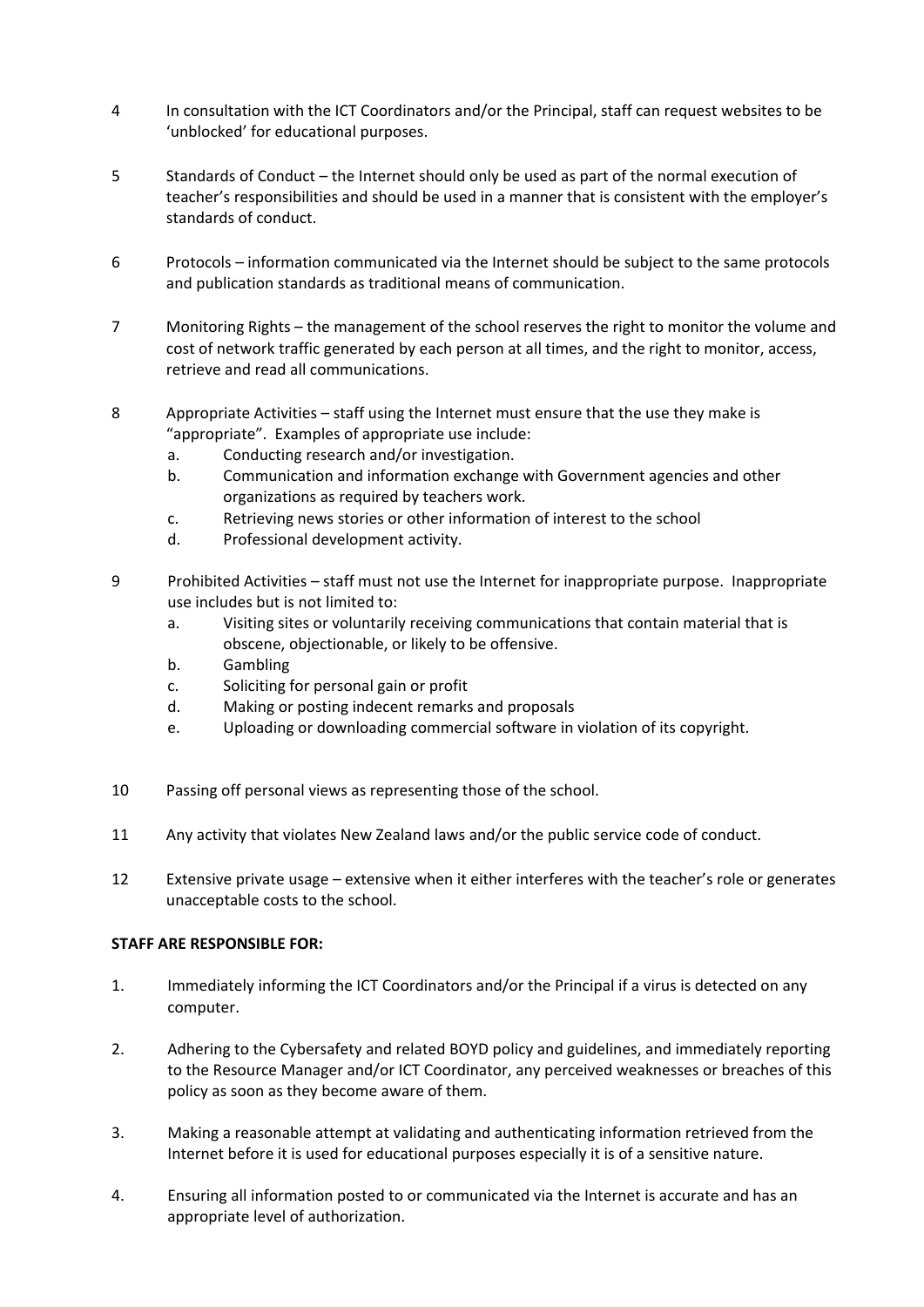- 5. Not sharing their password, user identification or other secure information.
- 6. Not using unauthorized codes or passwords to gain access to other's files.

#### **C GENERAL**

- 1 Any use of the Internet other than that specified here e.g. by custodial staff, staff or student's family, or use after hours, must be with the agreement of the ICT Coordinator and/or Principal and under supervision approved by that teacher.
- 2 The above 'Internet Safety Guidelines' will be clearly displayed on the wall of the computer room, and beside classroom computers.
- 3 All classroom computers will be monitored by IT service providers NRC, along with the Principal, ICT Coordinator and Technical Support. Internet Filtering will be provided by Internet Service Provider 'Watchdog'.
- 4 The school will continue to refine methods of improving safety on the Internet.

### **CONCLUSION**

As a state school we strive to educate students to develop positive, ethical behaviours in cyberspace. We guide professional learning resources and lesson activities to teach digital citizenry and to create a positive school culture for digital citizenship. And we protect through technology, infrastructure and school policies that support the establishment of a safe and secure technology environment.

"Be the change that you wish to see in the world." Mahatma Gandhi

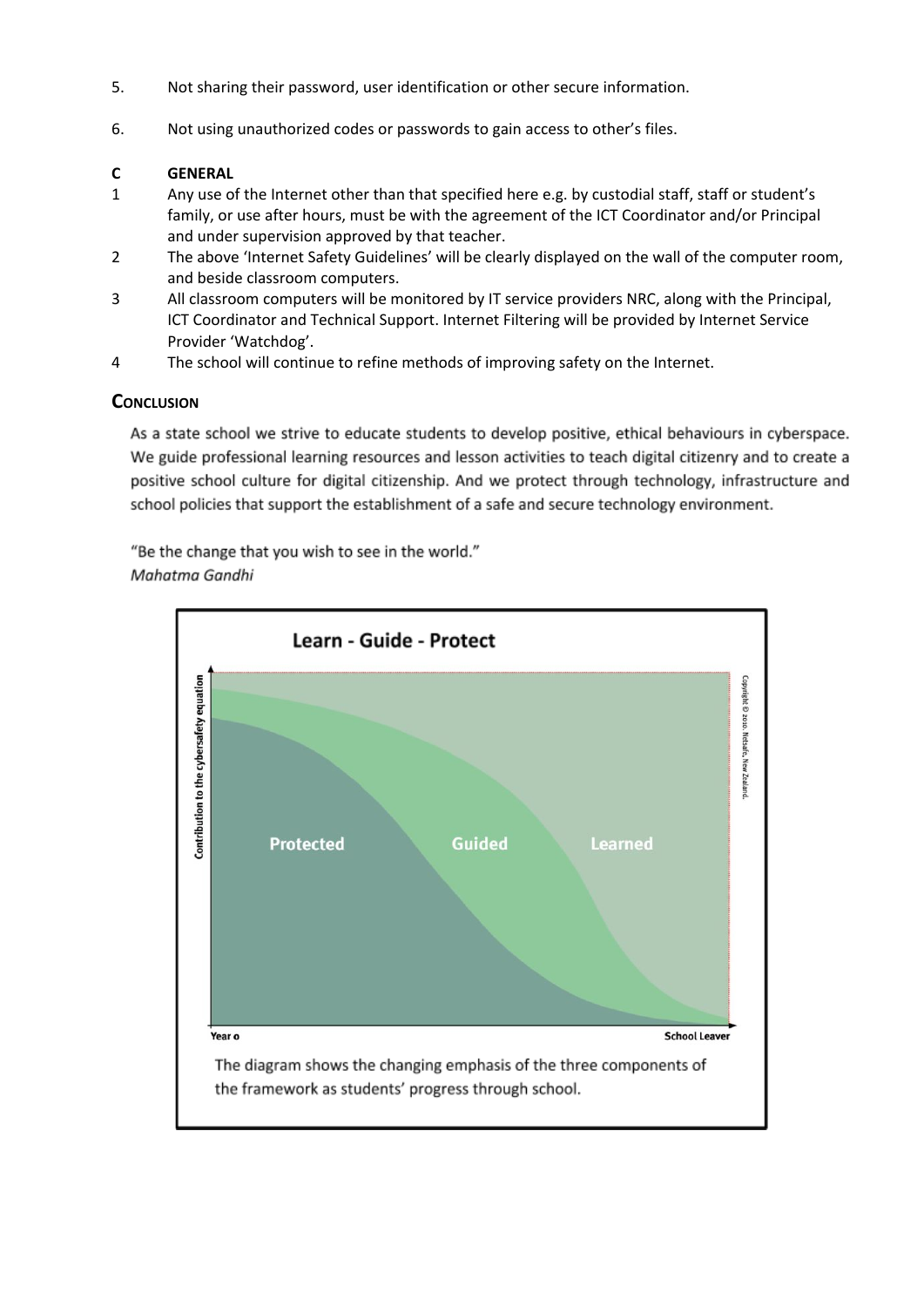# **STUDENT CYBERSAFETY AND INTERNET USE AGREEMENT**

## **I understand that:**

- The only purpose for school computers, mobile devices and other Information Technology resources is to support teaching and classroom learning.
- The school will do its best to keep me safe while using global information systems such as the computer and the Internet.
- I know that I am not permitted to access material through the Internet which is offensive (e.g. pornographic), dangerous, inappropriate at school, or illegal\*
- I am forbidden to pass on such material by copying, storing or printing it.
- If my teacher requires me to use e-mail / messaging at school, I am not permitted to send any messages which are offensive, dangerous, inappropriate at school, or illegal\*
	- \* Students please ask your teacher if you need any of these terms explained to you.

## **I understand how important it is to:**

- **1 Take care of Information Technology resources, such as computers, iPads, iPods and the Internet.**
	- Be careful with equipment and furniture
	- Respect the copyrights on software that prohibit copying.
	- Use only school software on school computers.

#### **2 Be considerate of other users.**

- Share available equipment
- Be careful not to waste computer resources e.g. paper.
- Avoid disruption of the running of any computer or network by adapting settings.
- Take care not to scan or display graphics, record or play sounds, or type messages which could cause offence to others or the people I am recording.
- Remove immediately from the screen any material that would not be allowed at the school which I accidentally come across, and tell the teacher right away.

#### **3 Be responsible for privacy and security.**

- I will not give anyone on the Internet information about myself or anyone else this includes address, phone number, photographs or credit card information.
- I will use portable data storage only to backup and deliver work.
- I will tell the teacher immediately if I come across a virus or security problem.
- **4** Apps or other such programmes are not to be downloaded at school.
- **5** No mobile phones are to be brought to school.